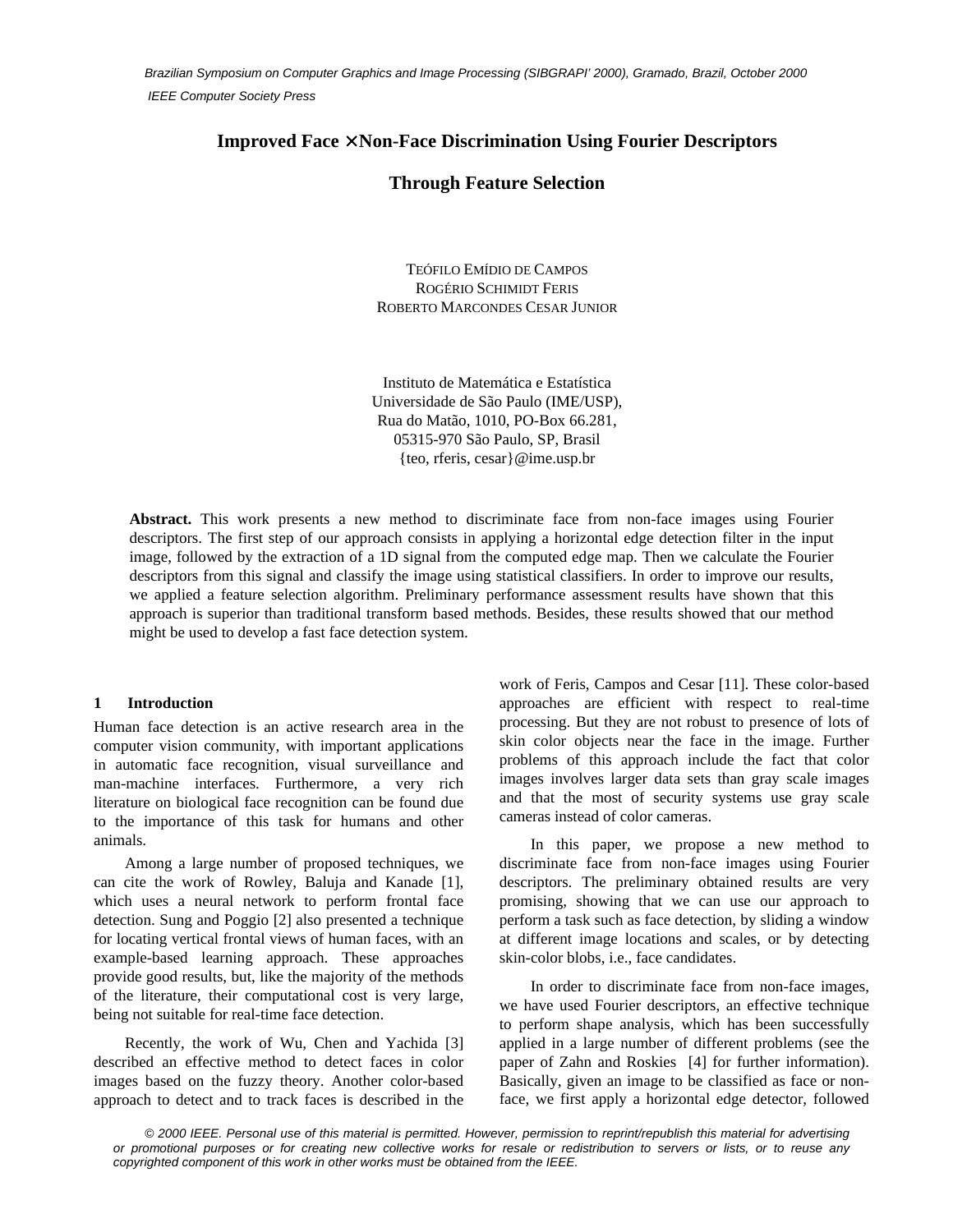by the extraction of a 1D signal from the computed edge map. We then calculate Fourier descriptors from this signal and classify the image using the Fourier descriptors to form a feature vector. Preliminary results showed that our approach might be very useful to develop a fast and robust face detection system, mainly because only a few coefficients have been used in the classification. To improve our results, we applied a feature selection algorithm based on a search method proposed recently, and using, as the criterion function, the performance of the minimum distance to the prototype classifier.

The remainder of this paper is organized as follows. Section 2 describes the classification method and the assessing experiments, while Section 3 presents the experimental results. Finally, in Section 4 follows a conclusion, where we address further research directions.

# **2 The face/non-face discrimination method**

The experiments carried out in order to investigate the proposed technique are summarized schematically in figure 1. The basic idea of the proposed approach is to extract a 1D signal from the horizontal edge map and to characterize the face patterns by a set of Fourier descriptors extracted from this signal. The obtained features have been evaluated by training a statistical classifier and classifying a test set in order to obtain the classification accuracy. In order to improve the system's performance, it was applied a feature selection algorithm over the Fourier coefficients. Each step is described below.

# **2.1 Face database formation**

A set of 219 almost upright face images and of 219 nonface images has been used. The images do not present necessarily the same illumination conditions because different face databases that can be found in the Internet have been merged.

Some images created for our database have also being included. The latter images have been acquired using a FujifilmDX-7 digital camera, with resolution of 640 X 480 pixels. The images have been hand-cropped so that only eyes nose and mouth are taken into account. The face images database and the pictures considered have the property that all the obtained face crops are larger than 128 x 128 pixels. An example is shown in figure 2.

### **2.2 Non-face database formation**

The non-face image database has been created by randomly searching for images in the WWW. A vision research software environment, called Synergos, has been

implemented (see [5]), which includes computational tools for searching and storing WWW images.

Synergos includes a web-worm-like robot that makes the access to HTML documents, i.e. that implements the http protocol in order to exchange data with WWW servers. The resources that Synergos may extract by parsing a HTML document include other HTML documents, downloadable files, images, ftp links, emails, newsgroups and so on. An important feature of this approach is that the nature of the obtained images vary a lot, for the search engine navigates through many different web pages depending only on the hypertext structure (i.e. the URL's of the visited page).



**Figure 1** General overview of the experiments architecture.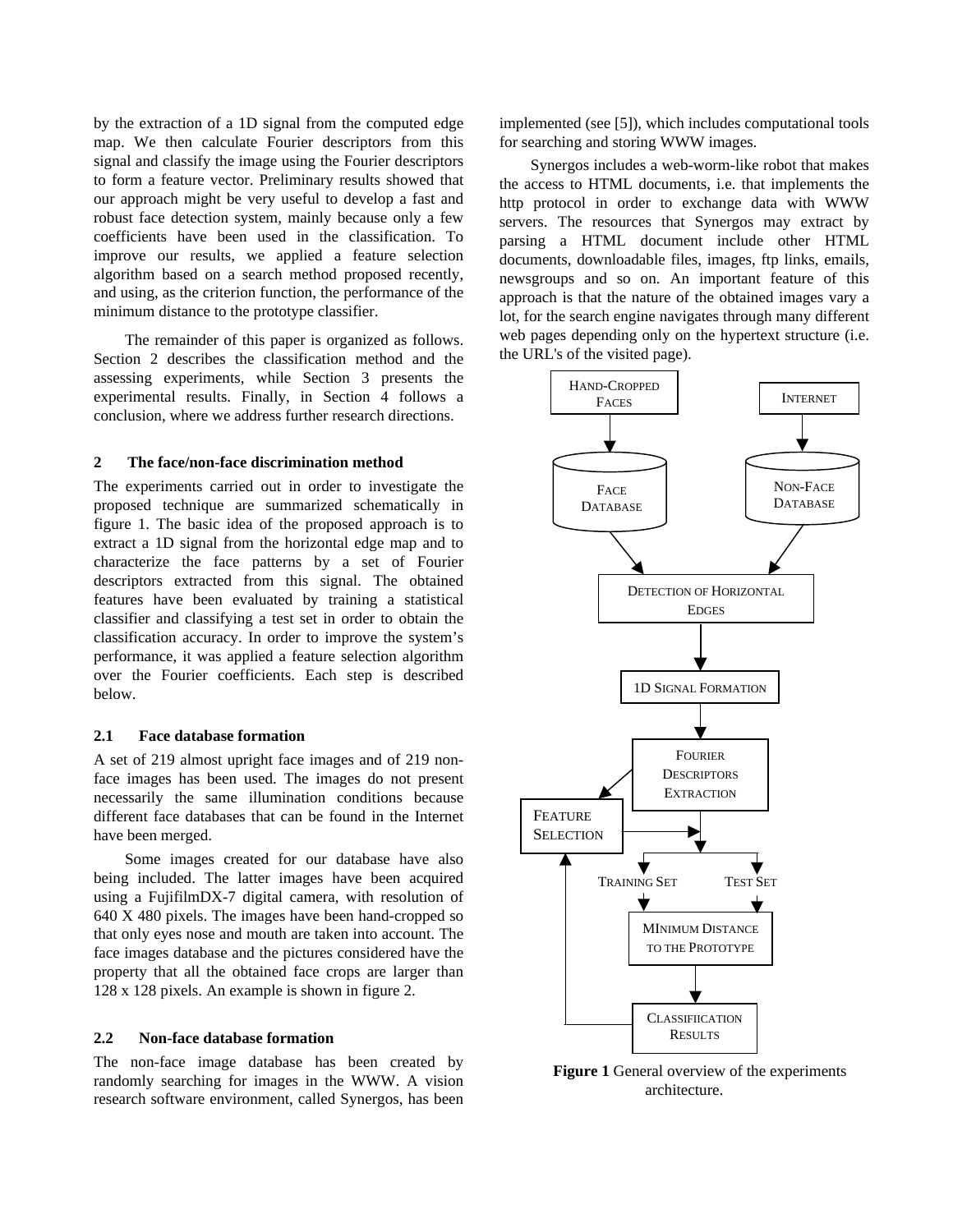Once that a WWW page is visited, the Synergos gets the images therein. In order to normalize the database, the following procedure is adopted: Synergos selects only images larger than 256 X 256. Then, it chooses randomly a block of size 256 X 256 from the selected image and this block is stored in the database. In order to verify that no face image has been selected, a human operator examines the database (though images that present faces, among other features, are allowed).





**Figure 2** Input image obtained with a digital camera (a) and its respective cropped face image containing only eyes, nose and mouth (b).

# **2.3 Size normalization**

All images from both databases are normalized with respect to size, so that all images are 128 X 128 before the subsequent steps. There are many reasons for performing size normalization. First, for classification purposes, between faces and non-faces, it is important to normalize size because comparisons between features of the feature space are actually made.

Furthermore, the search for a minimum size for feature extraction is also very important in order to save computational demand. In fact, because the proposed approach rely on the discrete Fourier transform, it is also important to have signals of suitable size, so that Fast Fourier Transform (FFT) algorithms can be adopted.

Finally, normalizing the image size provides a homogenization for using the same parameter values among the different imaging algorithms for all input images. Size normalization is a step commonly used in many different face detection procedures, such as those described by Sung and Poggio [2].

### **2.4 Detecting of horizontal edges**

Although some previous works on face detection and recognition have already suggested the use of image edges (like Moghaddam and Pentland [6], and Kondo and Yan [7]), the experiment reported in this work shows that very good correct discrimination rates between faces and nonfaces can be achieved using only the horizontal edges of face images.

The horizontal edges preserve mainly the information of eyes, eyebrows, mouth and the region around the nostrils. There are two basic approaches for exploring the information associated to horizontal edges: using an edge emphasized image (e.g. differentiated); and using an edge map (hence, a binary image), which can be obtained, for instance, by thresholding or by searching for local maxima of the edge emphasized image.



**Figure 3** Horizontal edge map.

The traditional methods for edge enhancement and detection include the gradient based and Laplacian based techniques, such as Roberts, Sobel and the Laplacian-of-Gaussian. In the experiment reported in this paper, a simple Sobel mask for detecting horizontal edges has been used, providing very good results.

Figure 3 presents the edge map of figure 2 (b) using Sobel. It is important to note that the visual information regarding the face structure is preserved.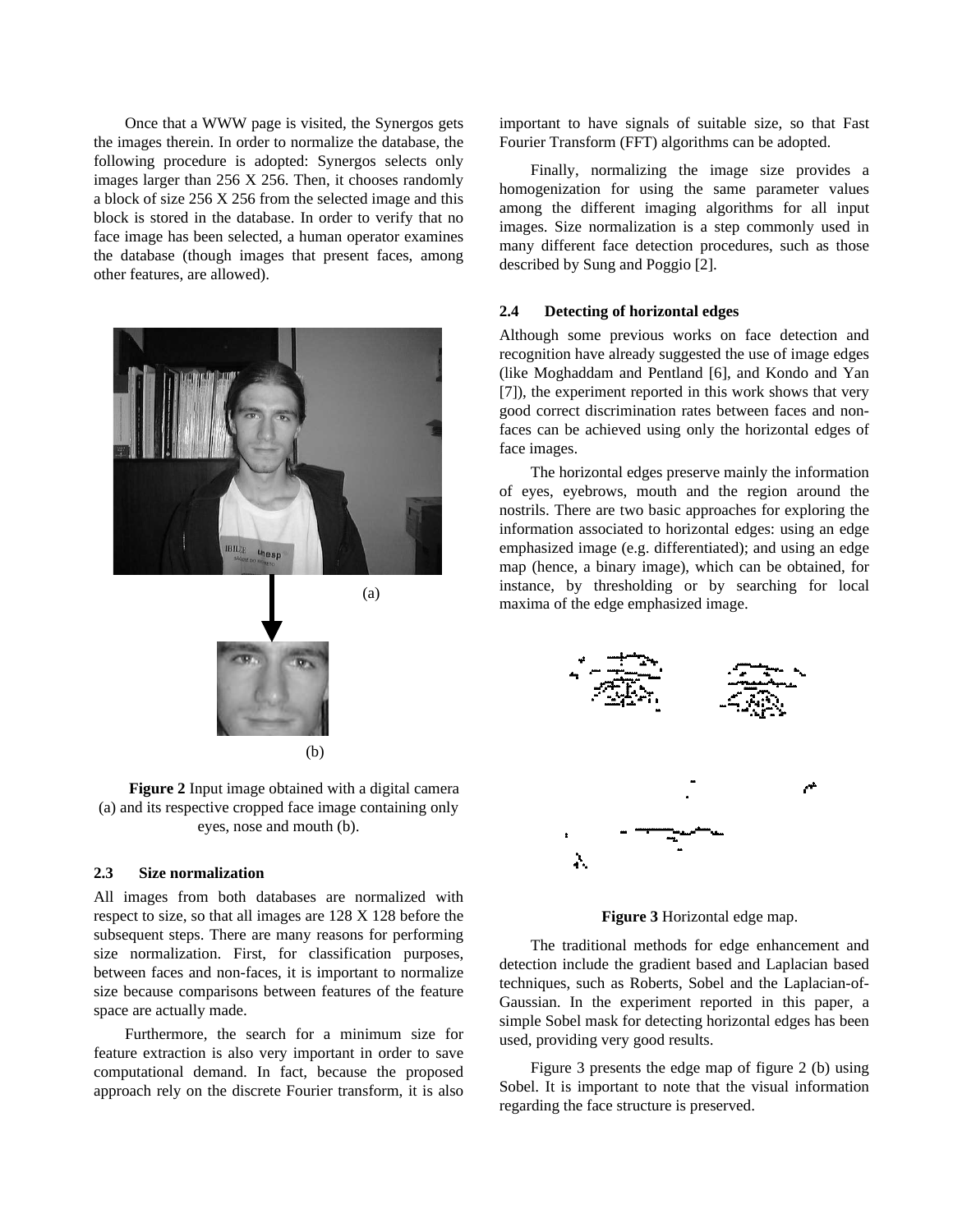#### **2.5 1D signal formation**

The main idea behind the method proposed here is to characterize the edge patterns formed from the edge detection step. An approach borrowed from 2D shape analysis techniques is based on extracting some 1D signature from the pattern followed by a linear transform of this signal, say the Fourier or the wavelet transform (see Antoine et. al. for further details [8]).

There are many different ways of defining the signal, such as Scholl diagrams, shape matrices, the pattern image itself and so on. Because the experiment discussed in this work assumes vertical and frontal faces, an invertible representation of the edge map can be obtained taking the first column of the image, followed by the second, the third, and so on.

Let  $h(p, q)$  be the *m* X *n* edge map, with  $h(p, q) = 1$  if the pixel  $(p, q)$  is an edge point and 0 otherwise, where  $p$  $= 0, 1, ..., (m-1)$  and  $q = 0, 1, ..., (n-1)$ . Therefore, the characterizing signal is defined as:

 $g(p + mq) = h(p, q)$ 

Clearly,  $g(i)$ ,  $i = 0, 1, ..., (mn)$  is a discrete time binary signal, or an impulse train. Figure 4 shows the signal  $g(i)$  obtained from the edge map of Figure 3.



**Figure 4** 1D signal (impulse train) representing the edge map of figure 3.

#### **2.6 Fourier descriptors**

The problem that must be tackled now is how to characterize signals  $g(i)$  obtained from the edge maps in order to discriminate faces from non-faces. Clearly, a simple point-to-point comparison between the signals would not lead to good results for two very similar edge maps could have very few impulses coinciding exactly at the same time locations.

A preferable approach is to define and obtain the Fourier descriptors of *g*(*i*) [4] and to use them as a feature vector together with a statistical pattern classifier. There are many different Fourier descriptors (FD's) in the literature, and they may differ a lot depending on the problem in hand. In this work, we define the FD's of  $g(i)$ as:

$$
G(s) = \log \left( \left| \sum_{i=1}^{mn} g(i) e^{-j2\pi \frac{s i}{mn}} \right| \right), s \in S, S \subset F
$$

where *F* is the set of all the FD's, *S* is a subset of *F*. The FD's are based on the modulus of the complex coefficients of the Fourier transform of *g(i)*. Adopting the modulus equips the FD's with the nice property of invariance with respect to time shifting of *g(i)* (which only affects the phase of the Fourier transform). The *log* function is important because the coefficient amplitudes may vary a lot, which could be a problem when using them together in feature vector comparisons by the statistical classifier. The log function attenuates such large coefficient variations. Finally, it is important to note that the FD's defined above do not include the 0-th DC component, which only depends on the number of edge points in the image, despite their spatial organization.

#### **2.7 Feature selection**

The above mentioned feature extraction process produces a large number of features (FD's) that can be used for classification. Nevertheless if we use a large number of FD's, the performance of the statistical classifier will decrease with respect to execution time and to recognition rate. The execution time increases with the number of features because of the measurement cost. The recognition rate can decreases because of redundant features and of the fact that small number of features can alleviate the course of dimensionality when the number of training samples is limited. On the other hand, a reduction in the number of features may lead to a loss in the discrimination power and thereby lower the accuracy of the recognition system. Jain, Duin and Mao's paper [14] made a good review about these facts.

Once that real-time face detection is aimed, it is desirable to define a feature space that can lead to good classification rate with a simple and fast classifier. Therefore, it is necessary to keep our pattern representation (Fourier space) as small as possible. In this context, the problem is how to select the best FD's set.

In order to investigate this question, we made some tests with the first 30 FD's obtained through our technique. Basically, given the desirable feature set size *d*, these tests are divided into 3 categories, that will be described in the next subsections.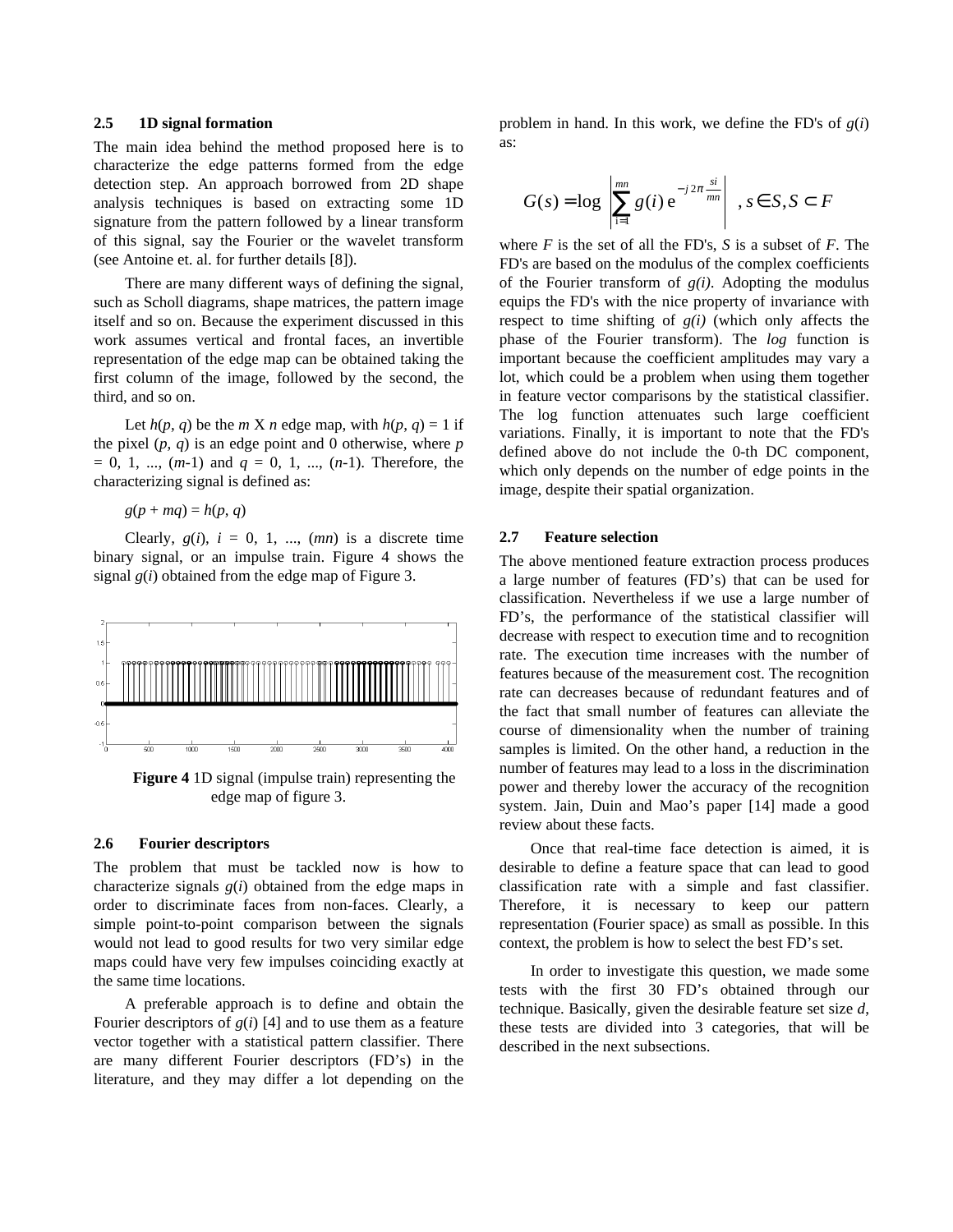### **2.7.1 First** *d* **FD's**

This is the most straightforward ways to select features in a Fourier space for image analysis. It is based on the fact that the most of the signals' energy from real images are concentrated on the low frequencies, so we can discard high frequencies, which are redundant for doing classification.

# **2.7.2 Largest** *d* **FD's**

This approach is often adopted in the context of recognition using wavelets. It is based on the idea that the most important coefficients of a linear transform are the largest coefficients. Therefore, the FD's are chosen by doing a threshold. In case of wavelet research, an analogous technique is known as wavelet shrinkage.

In our case, we selected these features by first determining the mean vector of all the samples of the face class and taking the index of the *d* largest elements of this vector. Alternative voting schemes can be adopted if the features are not so homogeneous for specific classes.

# **2.7.3 Feature selection using search methods**

Automatic feature selection is an optimization technique that consists on, given a set of *m* features, select a subset of size *d* that leads to the maximization of some criterion function. In the case of this work, we used the performance of a classifier as criterion function, as explained in section 3.

There are many different feature selection methods. A well know algorithm is the Branch and Bound (BB), that is an optimal method for monotonic feature sets. Nevertheless its computational cost is prohibitive for large feature sets: in the worst case, its time complexity is exponential on the dimension of the feature space.

In 1997, Jain and Zongker published a review paper with a taxonomy and a comparative study about the feature selection methods [10]. According to them, probably the most effective feature selection techniques was the sequential floating search methods (SF), proposed by Pudil et al. in 1994 [12].

Basically, in the case of forward search (SFFS), the algorithm starts with a null feature set and, for each step, the best feature that satisfies some criterion function is included with the current feature set. The algorithm also verifies if the criterion can be improved if some feature is excluded. Therefore, the SFFS proceeds dynamically increasing and decreasing the number of features until the desired *d* is reached. The backward search works analogously, but it starts with the full feature set. The time complexity of these methods is linear.

In 1999, Somol et al. proposed some improvements on these algorithms [13] and created the adaptive floating search methods (ASF). The difference between this new approach and the previous is on the number of features that can be inserted or excluded from the feature set. The new algorithms can determine dynamically this number, while the earlier tests one feature per step. The advantage of ASF is that its results are closer to the optimum solution than the results of SF methods. However, for large values of *d*, ASF is very slow.

Both methods do not have the restriction that the feature space has to be monotonic, like the BB method.

For these reasons, we choose to do tests with automatic feature selection algorithms based on SF and ASF. Our tests comparing the performance of feature spaces generated by these four aforementioned methods will be explained in section 3. We omit further detail about the SF and ASF algorithms because of paper length restrictions. The reader is referred to [12 and 13].

# **2.8 Statistical classifier**

A statistical classifier together with the feature vector formed by the FD's can be used in order to discriminate between face and non-face images. We implemented the "minimum distance to the prototype" statistical classifier in which one prototype per class is defined, where each prototype is the average of all training samples. The advantage of this classifier is its computationally efficiency (its time complexity is  $O(n)$ , for *n* being the number of features). This classifier is further described in the Duda and Hart book [9].

Besides the simplicity of this classifier, it is possible to reach a good correct classification performance. This fact is illustrated in the next section.

# **3 Experimental results**

We have used the "minimum distance to the prototype" statistical classifier to obtain our results. The database contains 219 face images and 219 non-face images, all of them have resolution normalized to 128 x 128 pixels.

Our tests are summarized in the next tables. The results considered the recognition rate on classifying faces and non-faces in percentages. We performed tests varying the size of the desired feature set *d*, and using the four methods to determine the feature set.

Let  $\Lambda$  be the learning set of our classifier. T the test set and U be the full set of the database. We did tests with  $\Lambda \cap T=U$  and others tests with  $|\Lambda| = 66,67\%$  of |U| and |T|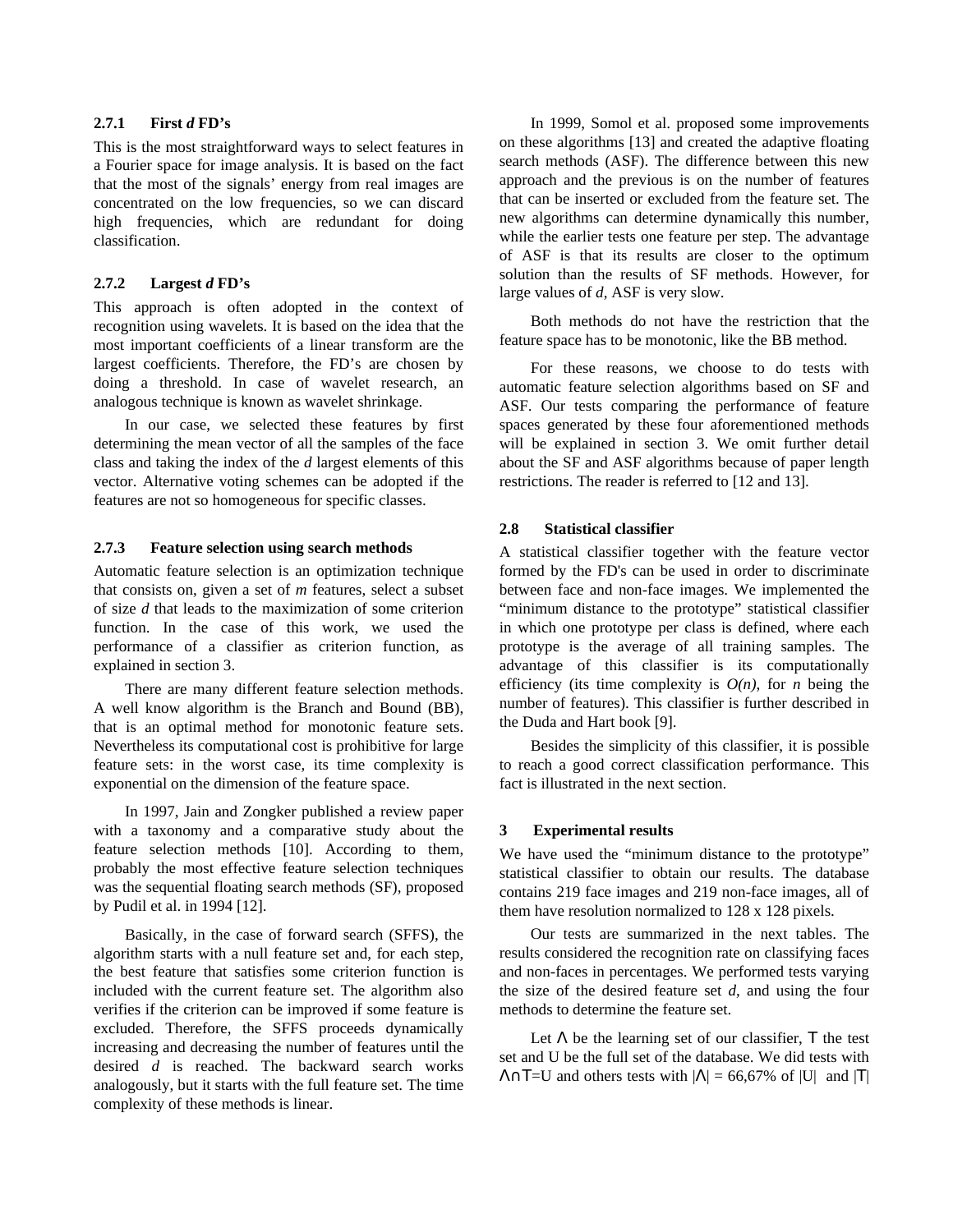= 33,33% of |U| and  $\Lambda \cap T = \{\}$ . The elements of the sets  $\Lambda$ and Τ was chosen randomly.

In order to apply the feature selection (SF and ASF methods), we used as criterion function the classification rate of the statistical classifier based on minimum distance to the prototype. This criterion function perform the classification on sets that  $\Lambda \cap T = \{\}$ . Therefore, the SF and ASF methods work to maximize the classification rate using learning and testing sets with no intersection.

Table 1 shows the some of the obtained results for a face database  $|U| = 219$  and non-face database  $|U| = 219$ . Figure 5 resumes of the results of the minimum distance to the prototype classifier when tested in images that was not in the learning set (Λ∩Τ={}) for all the values of *d* tested.

# **4 Concluding remarks**

We have proposed a new method to discriminate face from non-face images using Fourier descriptors that show very promising results.

The best results were obtained through ASF methods, being superior to the traditional methods to perform classification using Fourier coefficients. The most traditional approach for selecting the FD's coefficients is by using the first *d*'s and it presented the worst results (except for *d*≥15, in this case, the "largest *d*" is the worst).

Another important fact is that, for all tested methods, the best results was obtained for  $d < 20$ . This result confirms that increasing the number of features does not guarantee that the performance of the classifier also increases.

The main difference between the performance of the SF and ASF was 4,3478%, for *d*=13 and *d*=15. But in the worst case (concerning execution time), SF spent 2 seconds do reach the best subset (for *d*=25), while, in the same computer, ASF spent 4 hours, 22 minutes and 10 seconds (for *d*=15). These facts show that if the priority is to obtain fast results on the feature selection, it is better to choose the SF algorithms. It is important to see that even if SF is not the best feature selection algorithm, its results are better than the results of "First *d*" and "Largest *d*", for all cases.

An important fact is that 30 is the total number of features available and, for this reason, all the methods leads to the same result when *d*=30.

It is important to emphasize three facts about the face database:

• these tests were done using hand cropped face images, without precise registration;

- the faces were not exactly upright;
- the considered database is composed by several face databases obtained with different equipment and under different illumination conditions.

**Table 1** Classification rate tables (%).

*d=3* Λ∩Τ**=U** Λ∩Τ**={} First** *d*  $\begin{bmatrix} 66,1836 \end{bmatrix}$  71,0145 **Largest** *d*  $\left| \begin{array}{c} 66,1836 \end{array} \right| 71,0145$ **SF** 69,5652 75,3623 **ASF** 69,5652 75,3623

| $d=9$       | $\Lambda \cap T = U$ | $\Lambda \cap T = \{\}$ |
|-------------|----------------------|-------------------------|
| First $d$   | 74,8792              | 73,9130                 |
| Largest $d$ | 74,8792              | 73,9130                 |
| <b>SF</b>   | 78,7440              | 76,8116                 |
| ASF         | 81,1594              | 78,2609                 |

| $d=15$      | $\Lambda \cap T = U$ | $\Lambda \cap T = \{\}$ |
|-------------|----------------------|-------------------------|
| First d     | 79,2271              | 59,4203                 |
| Largest $d$ | 79,7101              | 57,9710                 |
| SF          | 85,5072              | 75,3623                 |
| ASF         | 86,4734              | 79,7101                 |

| $D=21$      | $\Lambda \cap T = U$ | $\Lambda \cap T = \{\}$ |
|-------------|----------------------|-------------------------|
| First $d$   | 82,6087              | 50,7246                 |
| Largest $d$ | 81,6425              | 49,2754                 |
| SF          | 85,5072              | 75,3623                 |
| ASF         | 85,5072              | 75,3623                 |

| $d = 27$    | $\Lambda \cap T = U$ | $\Lambda \cap T = \{\}$ |
|-------------|----------------------|-------------------------|
| First $d$   | 85,5072              | 56,5217                 |
| Largest $d$ | 84,5411              | 55,0725                 |
| SF          | 84,5411              | 65,2174                 |
| ASF         | 84,0580              | 66,6667                 |

As expected, these database characteristics are very prejudicial to the classifier's performance. Nevertheless, they show the robustness of our system with natural conditions for face detection.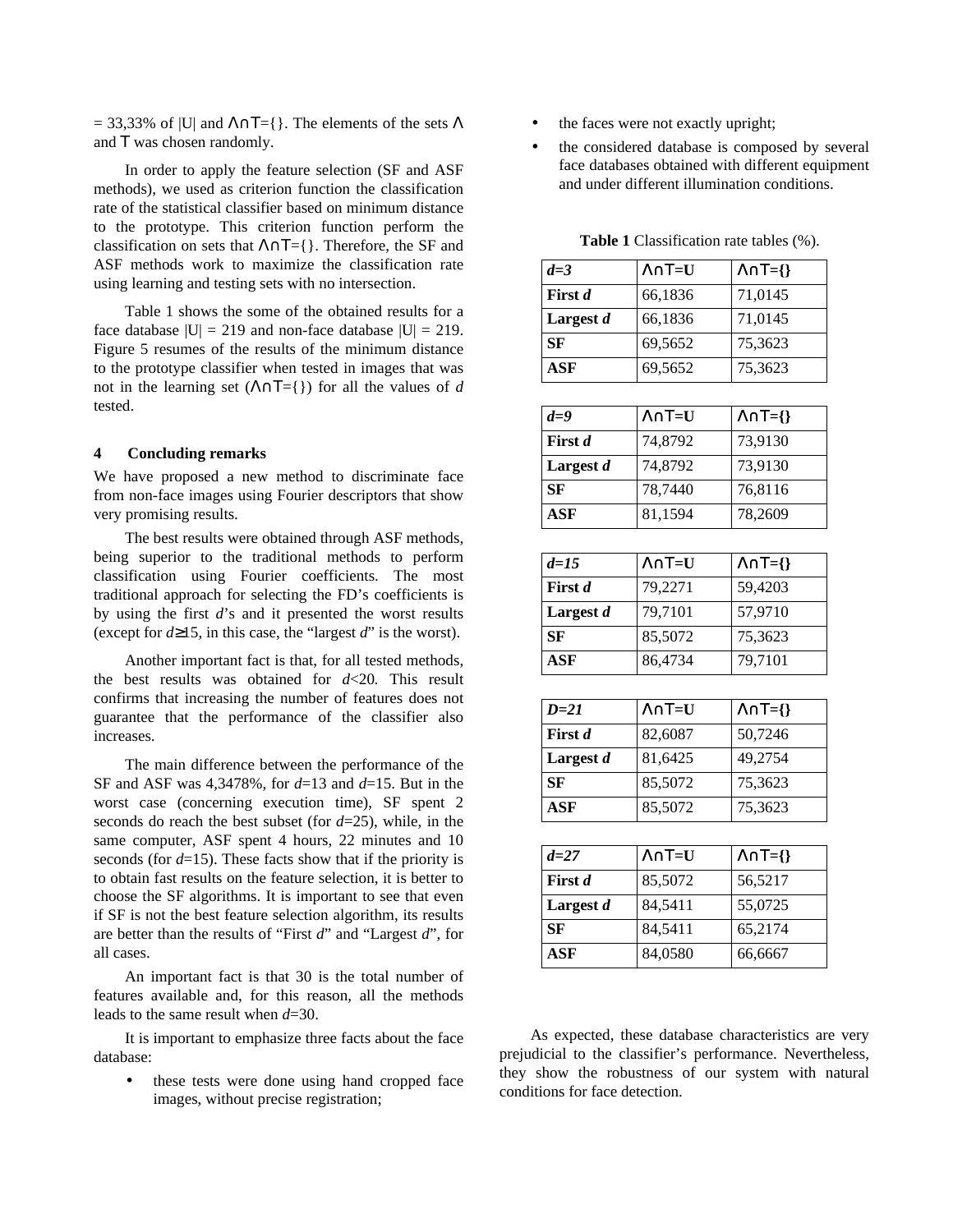

#### **Recognition rate with with no intersection between learning and testing sets**

**Figure 5** Results of the classifier for Λ∩Τ={}.

The best result obtained was the recognition rate of 86,4734% (*d*=15 and Λ∩Τ=U with ASF), which is a very promising result. Nevertheless, the main contribution of this work is the speed of the method. For vectors with only 3 dimensions, it is possible to detect faces with an accuracy of 74,3243% minimum distance to the prototype classifier.

As a future work, we plan to apply other feature extraction methods, other criterion function for feature selection and to perform these tests using other classifiers.

#### **5 Acknowledgements**

Teófilo E. Campos is grateful to FAPESP for the financial support (99/01488-8), Rogério S. Feris is grateful to FAPESP (99/01487-1) and Roberto M. Cesar J. is grateful to FAPESP (98/07722-0) as well as to CNPq (300722/98-2).

We are grateful to P. Somol, P. Pudil, J Novovicová and P. Paclík for providing some source codes.

### **6 References**

[1] H.A. Rowley, S. Baluja, and T. Kanade, "Neural network-based face detection", *IEEE Transactions on Pattern Analysis and Machine Intelligence* 20(1) (1998), 23--38.

[2] K.K. Sung and T. Poggio, "Example-based learning for view-based human face detection", *IEEE Transactions on Pattern Analysis and Machine Intelligence* 20(1) (1998) 39--55.

[3] H. Wu, Q. Chen, and M. Yachida, "Face Detection From Color Images Using a Fuzzy Pattern Matching Method", *IEEE Transactions on Pattern Analysis and Machine Intelligence* 21(6) (1999) 557--563.

[4] C.T. Zahn & R.Z. Roskies, "Fourier descriptors for plane closed curves", *IEEE Trans. on Computers* C21 (1972), 269--281.

[5] O. M. Bruno, R.M. Cesar Jr., L.A. Consularo, and L. da F. Costa, "Automatic Feature Selection for Biological Shape Classification in ΣYNERGOS", *Proc. Brazilian Conference on Computer Graphics, Image Processing*